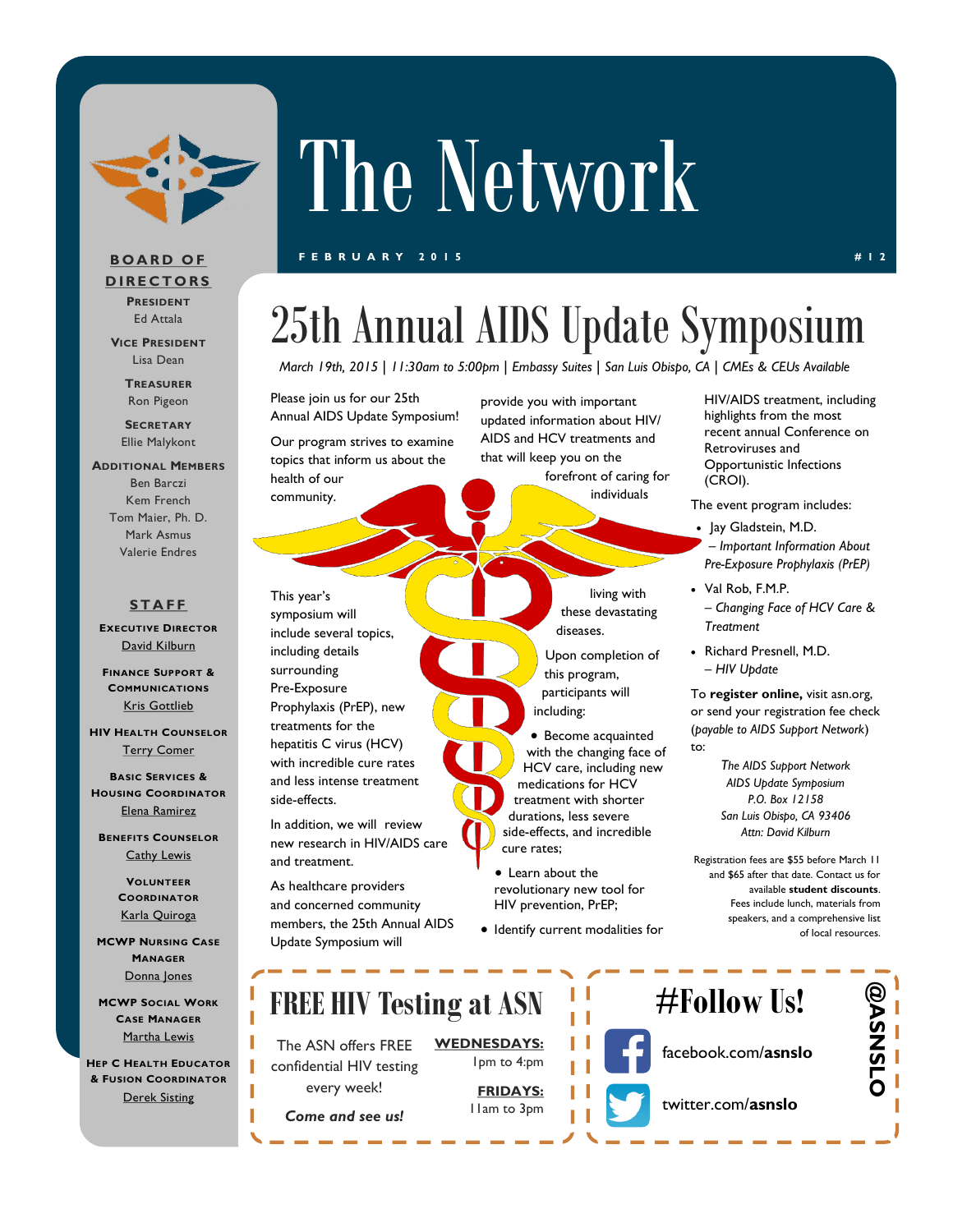**P A G E 2**

### PAN Foundation Offers Assistance for PrEP

The mission of the Patient Access Network (PAN) Foundation, a national non-profit, is "to offer help and hope to people with chronic or life-threatening illnesses for whom cost limits access to breakthrough medical treatments" ([panfoundation.com\)](http://www.panfoundation.org/hiv-treatment-and-prevention)

Since its launch in March 2014, the PAN Foundation has assisted over 5,200 people through its HIV Treatment and Prevention fund. In January 2015, PAN announced that it will be

expanding its HIV fund to include financial assistance for people at-risk for HIV to access pre-exposure prophylaxis (PrEP).

In other words, PAN will help cover the costs necessary to stay on PrEP for those who are accepted into the program.

Those who qualify for PAN's HIV Treatment and Prevention fund are eligible to receive an annual grant to help cover the out-of-pocket costs

associated with PrEP, such as blood tests and doctor's visits.

Qualified applicants must have some form of primary insurance coverage for the medication, must be at-risk of acquiring HIV, or have been exposed to bodily fluids potentially containing HIV within the last 72 hours.

Visit **[panfoundation.org](https://www.panfoundation.org/fundingapplication/patientEnrollment.php?)** and click "Apply Now" to access the online application.

> Patient Access Network foundation

*"...You are especially at risk for Hep C if you were born between 1945-1965; if you've ever used IV drugs; or, if you received a blood transfusion before 1990."*

### Get Tested. Get Treated. Get Cured.

Here are 3 reasons why you should get tested for the hepatitis C virus:

- You could have Hep C even if you feel fine! It can take 30 years for you to develop any symptoms. Untreated, the virus could cause significant damage to your liver, including cancer or cirrhosis.
- If you do have Hep C, new treatments have improved dramatically and even have an over 90% cure rate! The

sooner you get tested, the quicker you can get treatment!

 You are especially at risk for Hep C if you were born between 1945-1965; if you've ever used IV drugs; or, if you received a blood transfusion before 1990.

The test is quick, easy, and, thanks to generous funding from Dignity Health Community Grants Program, confidential Hep C testing is now available to you FREE at locations throughout SLO County!

*Call us or any of our community partners and we'll get you connected to a testing site near you!* 

**The SLO Hep C Project** (805) 543-4372

**The Center** (805) 544-2478

**The Noor Clinic** (805) 439-1799

**Planned Parenthood** (888) 898-3806

*Your support and the support of local community members and businesses are vital to our continuing ability to provide comprehensive services to our growing number of clients. There are many ways that you can make a generous donation!*

- **Money**: ALL MONEY DONATED TO THE ASN IS TAX DEDUCTABLE & REMAINS IN THIS COMMUNITY to help SLO County residents in their struggle with HIV/AIDS and Hep C.
- **Time**: One of the most important ways the SLO community supports the ASN is through the gift of time. Our volunteer program offers opportunities to directly assist clients and help keep the agency streamlined.
- **Food**: ASN's Food Panty is always in need of the basics. If you would like to hold a food drive, or donate food directly, we have a list of suggestions for you!

### *You will make a difference! Contact us, or visit [ASN.org](C:/Users/Accounting/Documents/1 Excel), for more details!*

You Can Make a Difference!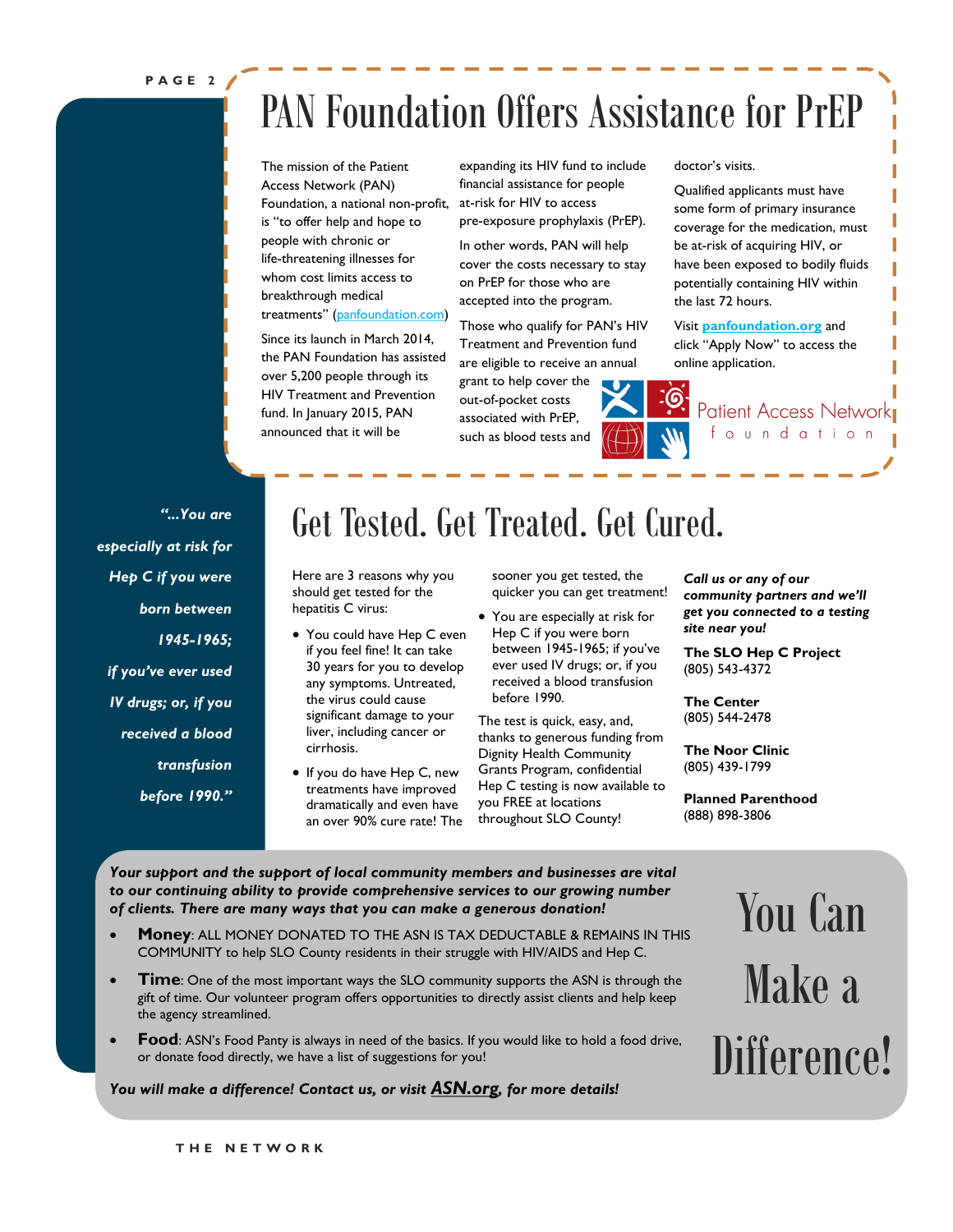## SB 138: Keeping Your Health Info Confidential

The Affordable Care Act brought about many excited changes including increasing access to birth control, mental health professionals and medications, and even extended the time that a child could remain on their parent's insurance!

However, one barrier remained: if someone was enrolled in a health insurance policy that was in another person's name, like a parent or spouse, they used to be able to send some health information, like your provider and the services you received, to the primary policy holder as part of regular health insurance communications about payment and coverage.

This created a barrier for many people who wanted to access these services, but didn't want their health information shared with their policy holders.

For example, a college student might want to access mental health services, but doesn't want their parents to know. Or, someone might want to access birth control or STD services but feels they can't because their spouse would find out.

SB 138, or the Confidential Health Act. creates an opportunity to prevent these situations from occurring by requiring insurance companies to accept Confidential Communications Requests

(CCR) and stop sharing this information.

Whenever someone sends their insurance company a CCR, they must stop sharing your confidential health information with your health plan's main policy holder. SB 138 makes accepting CCRs a requirement in two situations:

- 1) When someone asks for confidentially regarding a "sensitive service" (i.e. sexual and reproductive health, drug treatment, sexual assault services, etc.).
- 2) When someone indicates that sharing all or part of your private health information to the policy holder will put you at risk of harm or harassment. *You will NEVER be asked to explain.*

A CCR can be done either via the phone or in writing. Many health insurance companies already have a specific CCR form for you to fill out which might be online or on paper. If they do not, you can download one at <myhealthmyinfo.org> that includes all the necessary information, including you policy number and how you want communications sent to you.

Once a CCR is in place, it remains active and your insurance company must honor it until either you change your CCR or you tell them that you no longer need or want it.

*Visit<myhealthmyinfo.org> for more information or to download a Confidential Communications Request.* 

### **KEEP IT CONFIDENTIAL.**



Your health insurance plan does NOT keep your health information private unless...

**YOU TAKE ACTION.** 

### **The ASN [Housing staff are actively recruiting landlords](myhealthmyinfo.org)  interested in learning more about the Housing Choice Voucher (HCV) program.**

*We have several clients who are seeking rentals willing to accept these HCVs.* 



For more information, please call 805-781-3660 and speak with Elena.